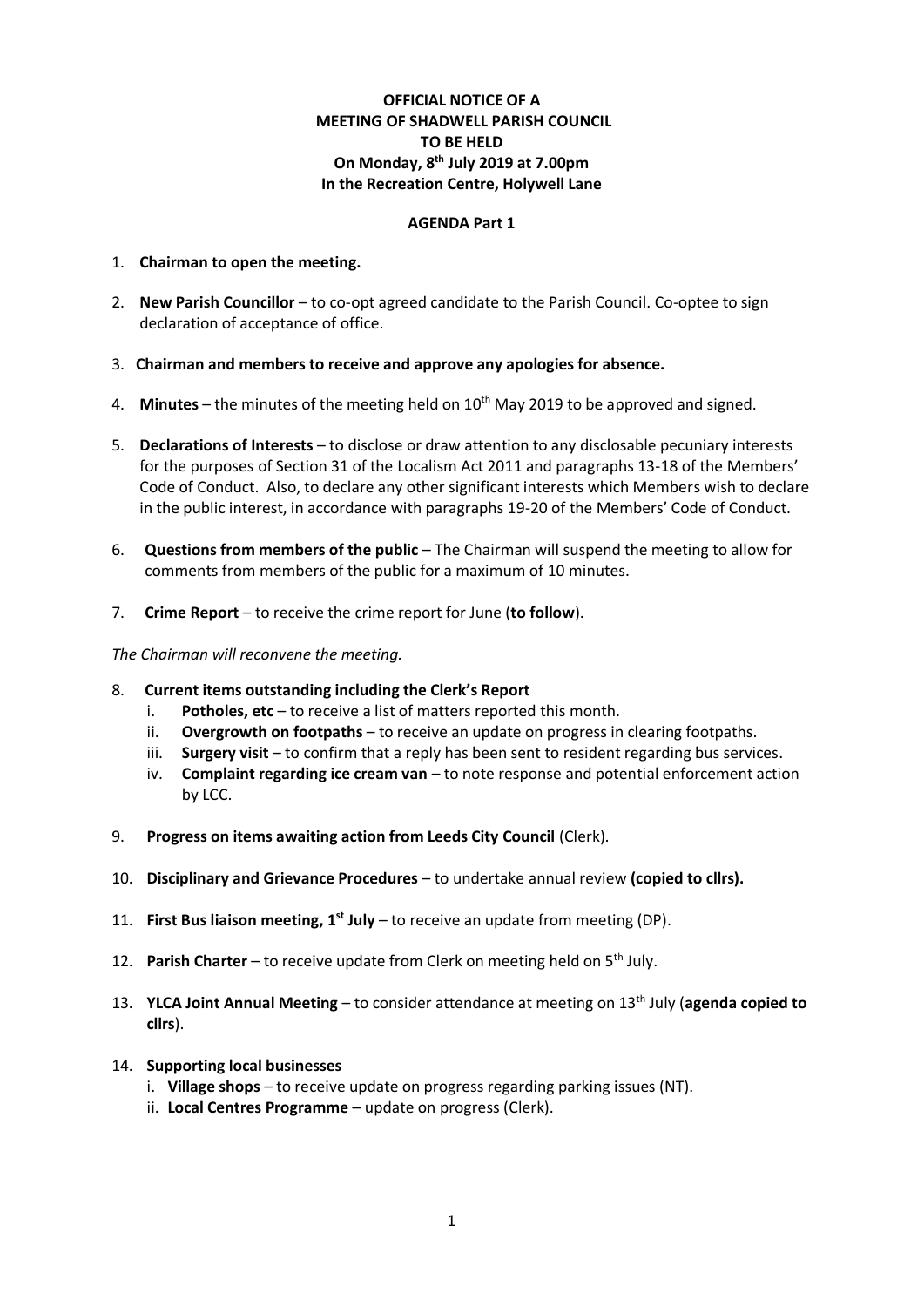### 15. **Holywell Triangle Conservation Area review**

- i. **Public Meeting, 12th June** to receive an update from meeting (DP) (**notes copied to cllrs**)
- ii. **Consultation** to note responses to consultation that closed on 28<sup>th</sup> June (copied to cllrs), and to agree next steps.
- 16. **Newsletter** to agree content and set target date for distribution (All).
- 17. **Neighbourhood Plan**
	- i. **Freedom of Information request** to note that a FoI request has been received and that Clerk is liaising with Steering Group and LCC on preparation of appropriate response.
	- ii. **Other issues** to receive update (DP).
- 18. **Four Year Plan** to confirm date for meeting (DP).
- 19. **Parish Website Refresh** update on progress (Clerk).
- 20. **East Leeds Orbital Road** to receive feedback from meeting on 3<sup>rd</sup> July (those that attended).

### 21. **Highways**

- i. **20mph speed limit** update on progress (Clerk).
- ii. **Flashing warning signs outside school** update on progress (Clerk).

# 22. **Planning**

- i. **Planning Committee** to receive an update from this evening's planning committee meeting, endorse any recommendations made or to consider planning applications where necessary. The applications are:
	- a. 19/03847/FU 6 Shadwell Park Drive
	- b. 19/03485/FU 7 Shadwell Park Grove

### 23. **Finance**

- i. **Notice of public rights and publication of unaudited annual governance & accountability return** – Clerk to confirm that the period for the exercise of public rights in respect of the 2018/19 accounts will close on Monday, 29<sup>th</sup> July 2019.
- ii. **External Audit** Clerk to confirm that Annual Governance and Accountability Return was emailed to External Auditors on 26<sup>th</sup> June 2019.

# 24. **Village Maintenance**

- i. **Village Maintenance Contractor** to receive summary of work completed in June (Clerk).
- ii. **Bikes and bunting** update on removal of decorations from recent Tour de Yorkshire event (DF).
- iii. **Additional Batteries** to consider request to purchase two additional batteries for horticultural equipment (NT).
- iv. **High Hedge** to note concerns of resident and to consider any further action (**email copied to cllrs**).

### 25. **Footpaths**

- i. **Request for a public right of way between Path 102 and Path 245** to confirm that Clerk has written to LCC (Clerk).
- ii **Footpath adjacent to Wainscott Cottage, Winn Moor Lane** update on progress to add to definitive list (Clerk).
- iii. **Parish Paths Partnership** to note any update (DP).
- 26. **Risk Assessment –** July assessment: DF; DT has already volunteered for August.